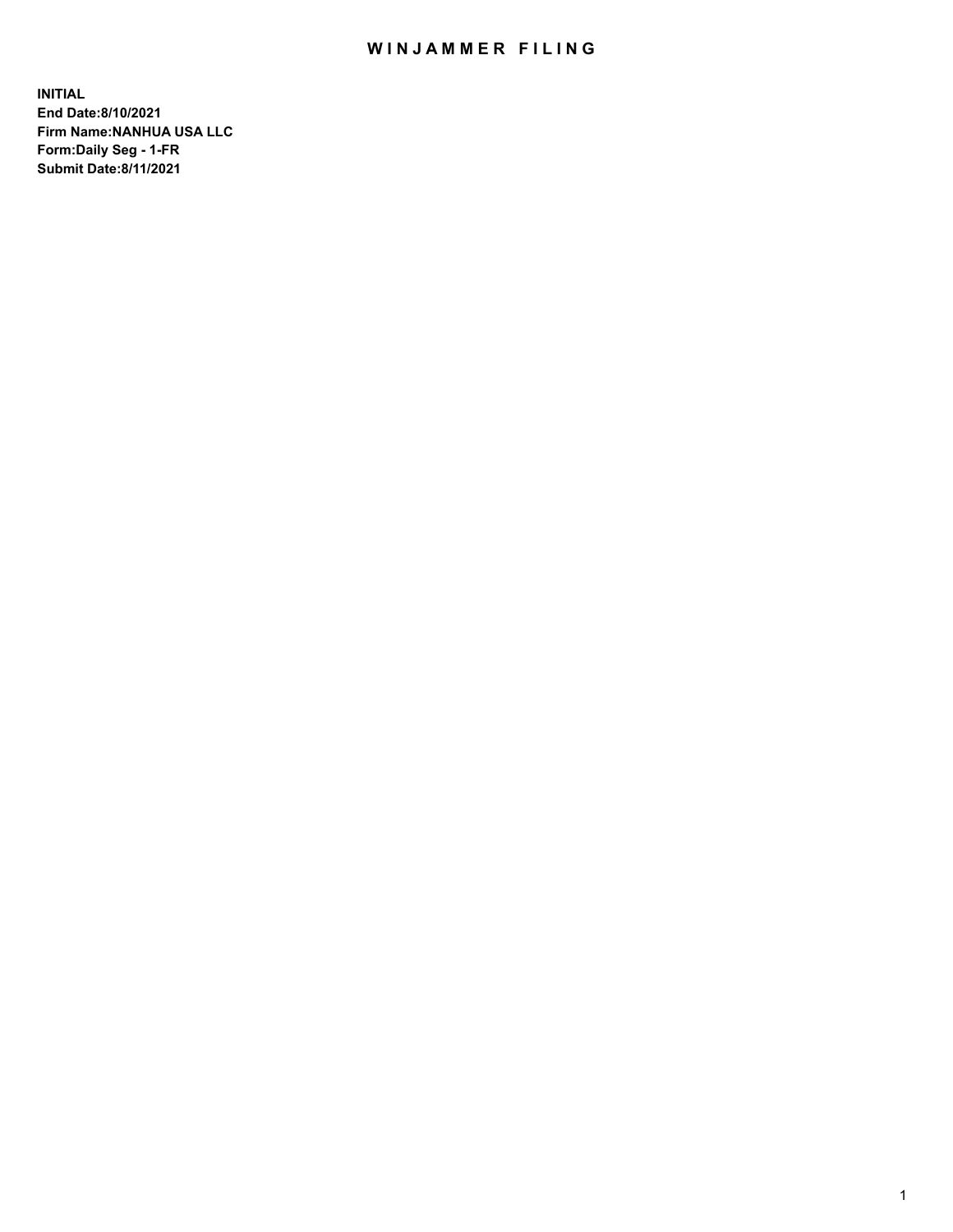### **INITIAL End Date:8/10/2021 Firm Name:NANHUA USA LLC Form:Daily Seg - 1-FR Submit Date:8/11/2021 Daily Segregation - Cover Page**

Name of Company **NANHUA USA LLC** [0010] Contact Name **Tracy Yuan** [0040] Contact Phone Number **+1 (312) 526-3930** [0060] Contact Email Address **tracy.yuan@nanhua-usa.com** [0065] FCM's Customer Segregated Funds Residual Interest Target (choose one): a. Minimum dollar amount: ; or **3,500,000** [8930] b. Minimum percentage of customer segregated funds required:% ; or **0** [8940] c. Dollar amount range between:and; or **0** [8950] **0** [8951] d. Percentage range of customer segregated funds required between:% and%. **0** [8960] **0** [8961] FCM's Customer Secured Amount Funds Residual Interest Target (choose one): a. Minimum dollar amount: ; or **100,000** [8970] b. Minimum percentage of customer secured funds required:% ; or **0** [8980] c. Dollar amount range between:and; or **0** [8990] **0** [8991] d. Percentage range of customer secured funds required between:% and%. **0** [9000] **0** [9001] FCM's Cleared Swaps Customer Collateral Residual Interest Target (choose one): a. Minimum dollar amount: ; or **0** [9010] b. Minimum percentage of cleared swaps customer collateral required:% ; or **0** [9020] c. Dollar amount range between:and; or **0** [9030] **0** [9031]

d. Percentage range of cleared swaps customer collateral required between:% and%. **0** [9040] **0** [9041]

Attach supporting documents CH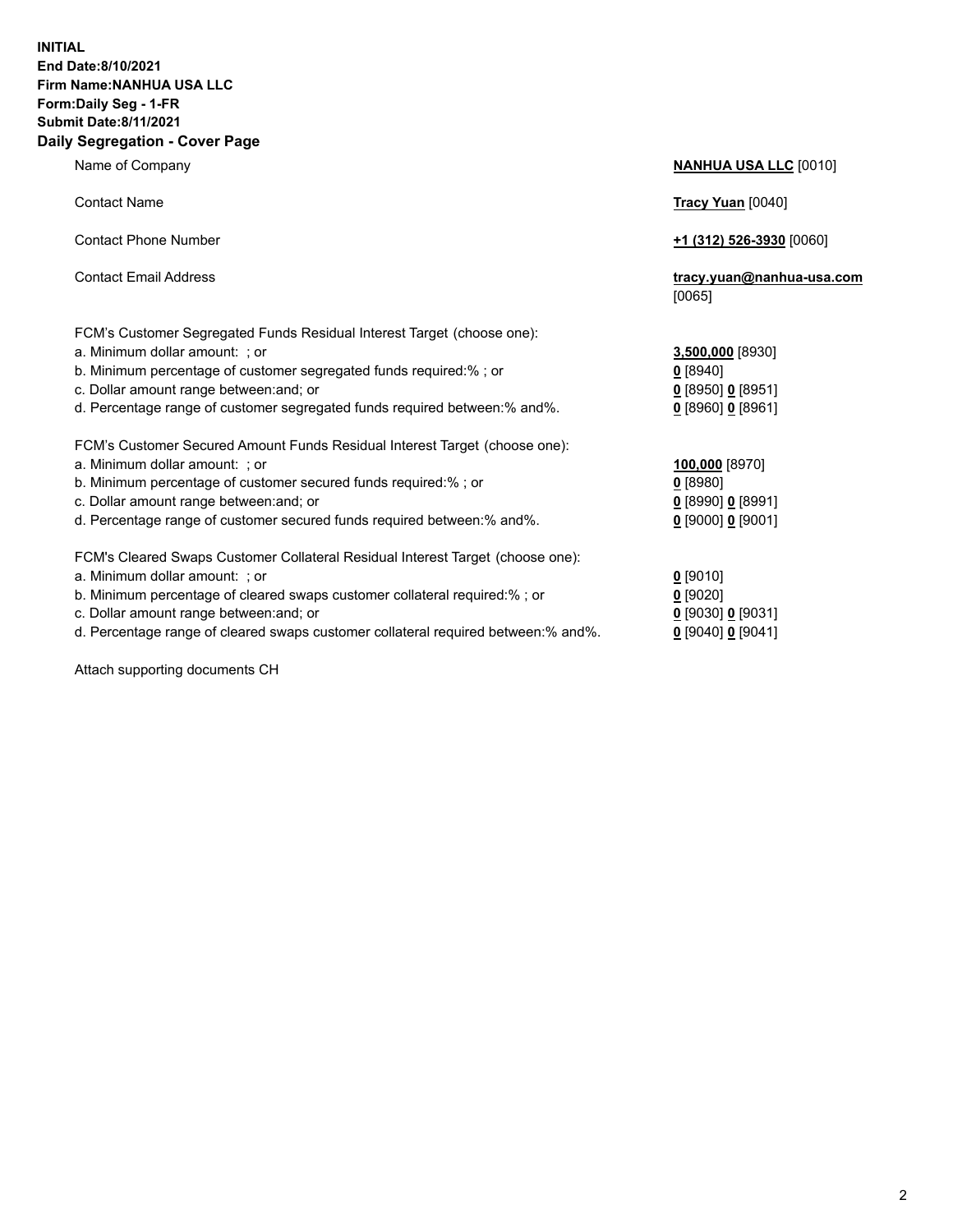## **INITIAL End Date:8/10/2021 Firm Name:NANHUA USA LLC Form:Daily Seg - 1-FR Submit Date:8/11/2021 Daily Segregation - Secured Amounts**

|     | Foreign Futures and Foreign Options Secured Amounts                                                        |                         |
|-----|------------------------------------------------------------------------------------------------------------|-------------------------|
|     | Amount required to be set aside pursuant to law, rule or regulation of a foreign                           | $0$ [5605]              |
|     | government or a rule of a self-regulatory organization authorized thereunder                               |                         |
| 1.  | Net ledger balance - Foreign Futures and Foreign Option Trading - All Customers                            |                         |
|     | A. Cash                                                                                                    | 59,135 [5615]           |
|     | B. Securities (at market)                                                                                  | $0$ [5617]              |
| 2.  | Net unrealized profit (loss) in open futures contracts traded on a foreign board of trade                  | $0$ [5625]              |
| 3.  | Exchange traded options                                                                                    |                         |
|     | A. Market value of open option contracts purchased on a foreign board of trade                             | $Q$ [5635]              |
|     | B. Market value of open contracts granted (sold) on a foreign board of trade                               | $0$ [5637]              |
| 4.  | Net equity (deficit) (add lines 1. 2. and 3.)                                                              | 59,135 [5645]           |
| 5.  | Account liquidating to a deficit and account with a debit balances - gross amount                          | $0$ [5651]              |
|     | Less: amount offset by customer owned securities                                                           | 0 [5652] 0 [5654]       |
| 6   | Amount required to be set aside as the secured amount - Net Liquidating Equity                             | 59,135 [5655]           |
|     | Method (add lines 4 and 5)                                                                                 |                         |
| 7.  | Greater of amount required to be set aside pursuant to foreign jurisdiction (above) or line                | 59,135 [5660]           |
|     | 6.<br>FUNDS DEPOSITED IN SEPARATE REGULATION 30.7 ACCOUNTS                                                 |                         |
| 1.  | Cash in Banks                                                                                              |                         |
|     | A. Banks located in the United States                                                                      | 412,193 [5700]          |
|     | B. Other banks qualified under Regulation 30.7                                                             | 0 [5720] 412,193 [5730] |
| 2.  | Securities                                                                                                 |                         |
|     | A. In safekeeping with banks located in the United States                                                  | $0$ [5740]              |
|     | B. In safekeeping with other banks qualified under Regulation 30.7                                         | 0 [5760] 0 [5770]       |
| 3.  | Equities with registered futures commission merchants                                                      |                         |
|     | A. Cash                                                                                                    | $0$ [5780]              |
|     | <b>B.</b> Securities                                                                                       | $0$ [5790]              |
|     | C. Unrealized gain (loss) on open futures contracts                                                        | $0$ [5800]              |
|     | D. Value of long option contracts                                                                          | $0$ [5810]              |
|     | E. Value of short option contracts                                                                         | 0 [5815] 0 [5820]       |
| 4.  | Amounts held by clearing organizations of foreign boards of trade                                          |                         |
|     | A. Cash                                                                                                    | $Q$ [5840]              |
|     | <b>B.</b> Securities                                                                                       | $0$ [5850]              |
|     | C. Amount due to (from) clearing organization - daily variation                                            | $0$ [5860]              |
|     | D. Value of long option contracts                                                                          | $0$ [5870]              |
|     | E. Value of short option contracts                                                                         | 0 [5875] 0 [5880]       |
| 5.  | Amounts held by member of foreign boards of trade                                                          |                         |
|     | A. Cash                                                                                                    | $0$ [5900]              |
|     | <b>B.</b> Securities                                                                                       | $0$ [5910]              |
|     | C. Unrealized gain (loss) on open futures contracts                                                        | $0$ [5920]              |
|     | D. Value of long option contracts                                                                          | $0$ [5930]              |
|     | E. Value of short option contracts                                                                         | 0 [5935] 0 [5940]       |
| 6.  | Amounts with other depositories designated by a foreign board of trade                                     | $0$ [5960]              |
| 7.  | Segregated funds on hand                                                                                   | $0$ [5965]              |
| 8.  | Total funds in separate section 30.7 accounts                                                              | 412,193 [5970]          |
| 9.  | Excess (deficiency) Set Aside for Secured Amount (subtract line 7 Secured Statement<br>Page 1 from Line 8) | 353,058 [5680]          |
| 10. | Management Target Amount for Excess funds in separate section 30.7 accounts                                | 100,000 [5980]          |
| 11. | Excess (deficiency) funds in separate 30.7 accounts over (under) Management Target                         | 253,058 [5985]          |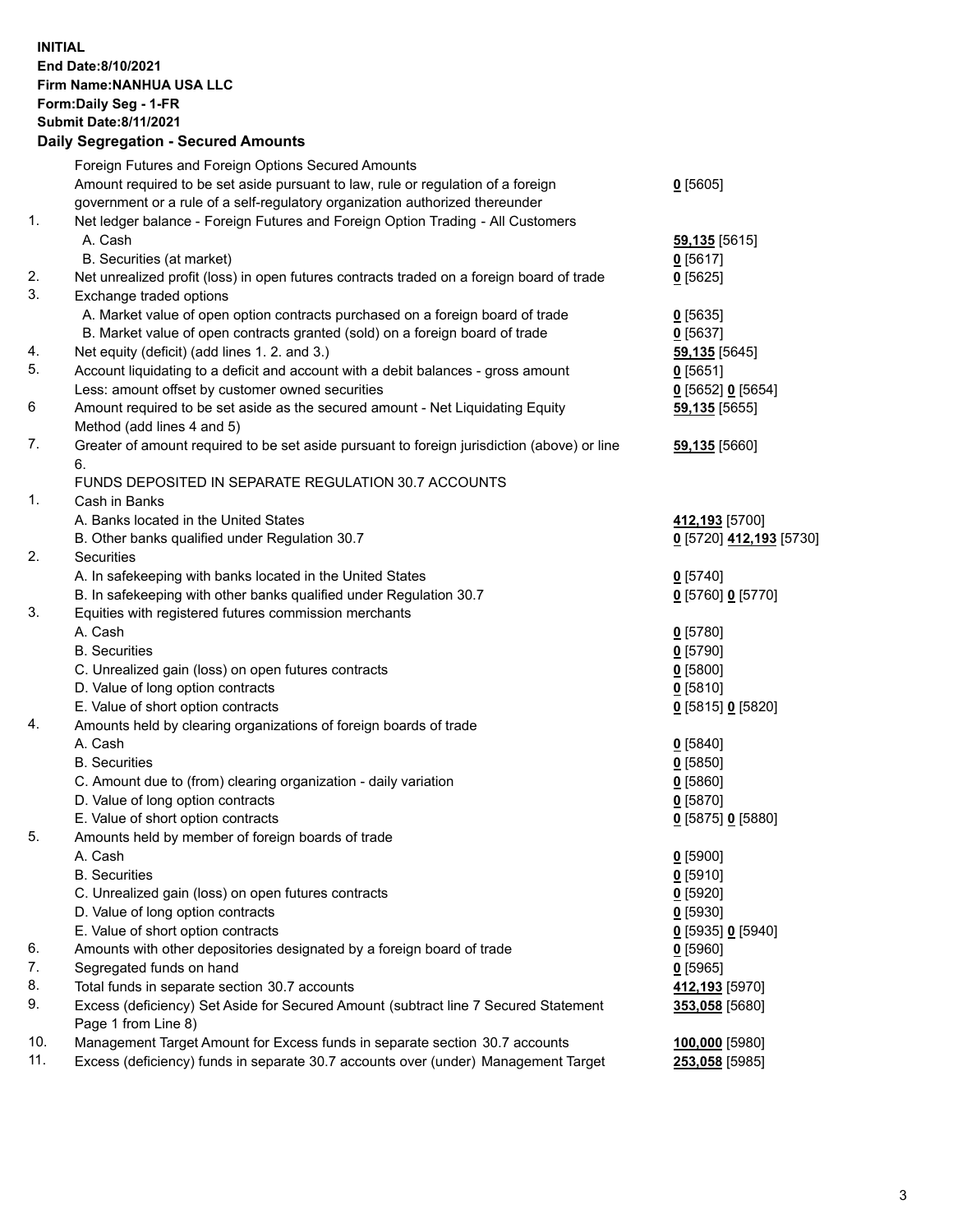| <b>INITIAL</b> | End Date:8/10/2021<br>Firm Name: NANHUA USA LLC<br>Form: Daily Seg - 1-FR<br><b>Submit Date:8/11/2021</b> |                           |
|----------------|-----------------------------------------------------------------------------------------------------------|---------------------------|
|                | Daily Segregation - Segregation Statement                                                                 |                           |
|                | SEGREGATION REQUIREMENTS (Section 4d(2) of the CEAct)                                                     |                           |
| 1.             | Net ledger balance                                                                                        |                           |
|                | A. Cash                                                                                                   | 107,122,534 [5000]        |
|                | B. Securities (at market)                                                                                 | $0$ [5010]                |
| 2.             | Net unrealized profit (loss) in open futures contracts traded on a contract market                        | 4,628,518 [5020]          |
| 3.             | Exchange traded options                                                                                   |                           |
|                | A. Market value of open option contracts purchased on a contract market                                   | 312,802 [5030]            |
|                | B. Market value of open option contracts granted (sold) on a contract market                              | $-2,582,313$ [5040]       |
| 4.             | Net Equity (deficit) (add lines 1, 2, and 3)                                                              | 109,481,541 [5050]        |
| 5.             | Accounts liquidating to a deficit and accounts with                                                       |                           |
|                | debit balances - gross amount                                                                             | $0$ [5060]                |
|                | Less: amount offset by customer owned securities                                                          | 0 [5070] 0 [5080]         |
| 6.             | Amount required to be segregated (add lines 4 and 5)                                                      | 109,481,541 [5090]        |
|                | FUNDS IN SEGREGATED ACCOUNTS                                                                              |                           |
| 7.             | Deposited in segregated funds bank accounts                                                               |                           |
|                | A. Cash                                                                                                   | 8,421,851 [5100]          |
|                | B. Securities representing investment of customers' funds (at market)                                     | $0$ [5110]                |
|                | C. Securities held for particular customers or option customers in lieu of cash (at                       | $0$ [5120]                |
|                | market)                                                                                                   |                           |
| 8.             | Margins on deposit with derivatives clearing organizations of contract markets                            |                           |
|                | A. Cash                                                                                                   | 114,736,085 [5130]        |
|                | B. Securities representing investment of customers' funds (at market)                                     | $0$ [5140]                |
|                | C. Securities held for particular customers or option customers in lieu of cash (at                       | $0$ [5150]                |
| 9.             | market)<br>Net settlement from (to) derivatives clearing organizations of contract markets                |                           |
| 10.            | Exchange traded options                                                                                   | 137,894 [5160]            |
|                | A. Value of open long option contracts                                                                    | 312,802 <sup>[5170]</sup> |
|                | B. Value of open short option contracts                                                                   | $-2,582,313$ [5180]       |
| 11.            | Net equities with other FCMs                                                                              |                           |
|                | A. Net liquidating equity                                                                                 | $0$ [5190]                |
|                | B. Securities representing investment of customers' funds (at market)                                     | $0$ [5200]                |
|                | C. Securities held for particular customers or option customers in lieu of cash (at                       | $0$ [5210]                |
|                | market)                                                                                                   |                           |
| 12.            | Segregated funds on hand                                                                                  | $0$ [5215]                |
| 13.            | Total amount in segregation (add lines 7 through 12)                                                      | 121,026,319 [5220]        |
| 14.            | Excess (deficiency) funds in segregation (subtract line 6 from line 13)                                   | 11,544,778 [5230]         |
| 15.            | Management Target Amount for Excess funds in segregation                                                  | 3,500,000 [5240]          |
| 16.            | Excess (deficiency) funds in segregation over (under) Management Target Amount                            | 8,044,778 [5250]          |
|                | <b>Excess</b>                                                                                             |                           |